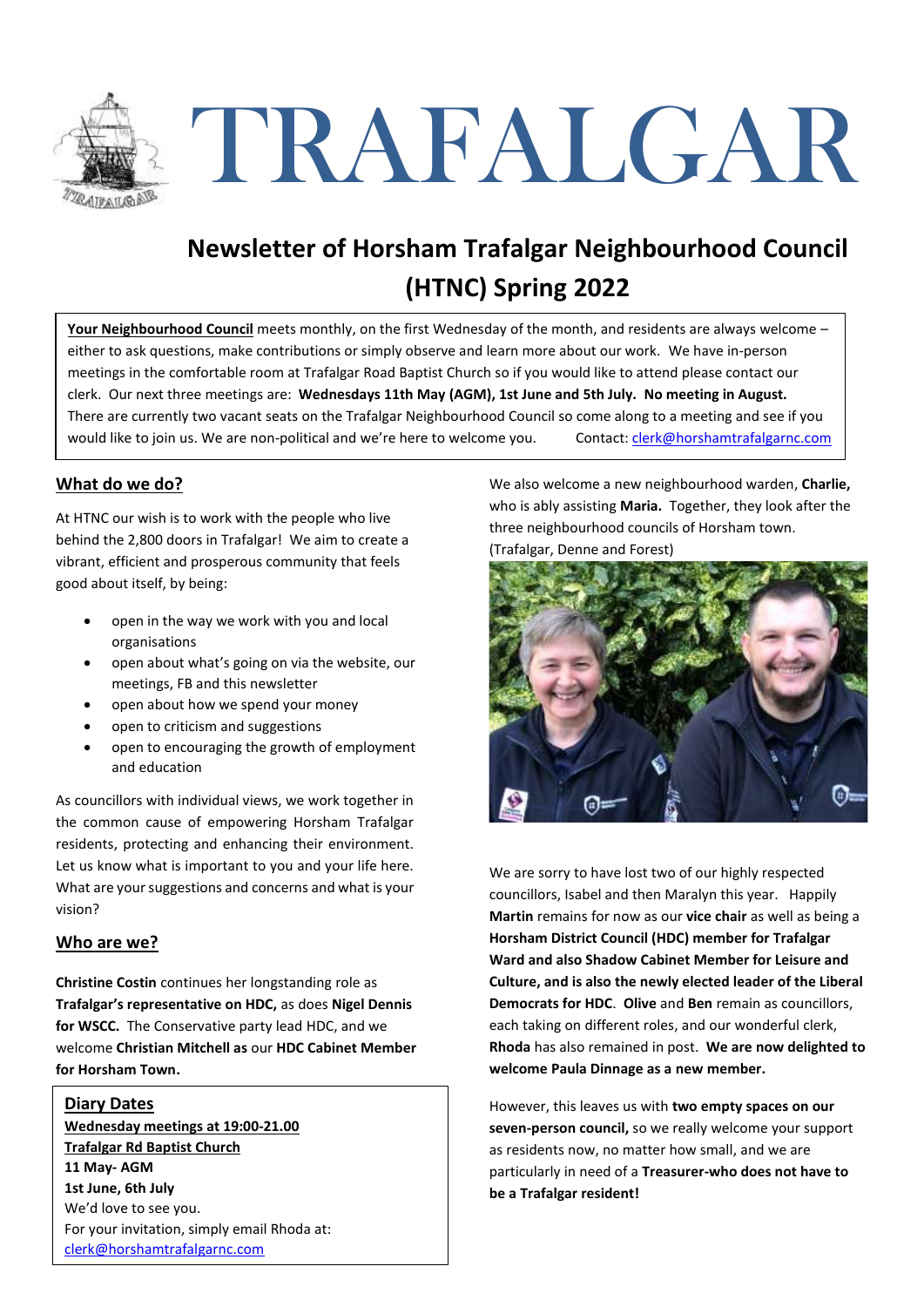# What's Happening in Trafalgar?

#### **Crime and Safety**

Thankfully crime remains low, but do report anything you are concerned about to our wardens:

Maria : 07795051561 Charlie: 07795051555. It all helps to build up a picture. Many areas have

**Neighbourhood Watch** schemes, so you may want to consider joining, or simply help elderly or lonely residents to stay in touch.

#### **Tip: - If you receive any dodgy texts, simply forward them to 7726 to report.**

**4TheYouth** – The snack wagon is in town! Meet 13-18 year old friends, eat free snacks, and chat about school and friendships…what's not to like? Great for teens who are addicted to video games! (Also see Gaming 4 Good online). **Youth Eco Forum –** Sussex Green Living have a weekly online meeting place for young people 11+ and YEF is an easy way to meet …even if you're shy!

A Zoom meeting takes place every other Sunday at 8pm. Free tickets can be booked here:

YEF@sussexgreenliving.co.uk sussexgreenliving.co.uk/cafes-forums/youth-eco-forum/

#### **Queen's Green Canopy and the Woodland Trust** are both

offering free trees, provided a suitable place can be found where there is a guarantee that the new trees will be watered and cared for during the first two years of being planted in their new home.

**Friends of the Rec** were delighted to be given two new crab apple trees which have now been planted by HDC. These will provide nectar in the spring for pollinators, and fruits in the autumn for birds and insects, as well as looking pretty and providing shade on our warmer days. Wins all round! Our volunteer tree warden, Ben Brace, also kindly donated a native wild cherry tree which is similarly beneficial for wildlife and humans. Thanks to those who have helped. Contact Ann: 07709070981.

#### **Social Opportunities & Activities**

**Volunteer –** We know that action alleviates anxiety and there are plenty of volunteer community groups in Trafalgar such as cricket, football, Beavers, Cubs and Scouts at Swindon Rd. Here are a few:

**Trafalgar Community Choir** is a choir for anyone who loves to sing and have fun. Monday nights at Trafalgar Road Baptist Church. Contact Steve: 07887590052 steveldavies37@tiscali.co.uk

**Trinity Church** '**Crafty Thursdays'** are popular -Join in for activity and chat! Contact Jane: 01403 265649

#### **The Pleasure Singers**

A ladies community choir meeting on Wednesdays 2-4pm at the Holy Trinity Church Hall, Rushams Road. We are led by baritone Jon Oppenshaw with accompanist Jenny Jeffrey. We sing a wide variety of music and have a concert coming up on the 14th May.

If you enjoy singing please come and join us. You will be made most welcome - Deborah 07922750636. Email thepleasuresingers@gmail.com

**Renew Wellbeing** at Trafalgar Road Baptist Church – From 10-12am on Wednesdays - a café-style space where everyone is welcome to connect over a cuppa and engage in gentle activity and a chat. Bring something you enjoy doing or join in with others. Includes a quiet space for reflection and prayer. Further information available from 01403 240729

#### **Recycling**

Don't forget that textiles and small electricals can be collected from your door, (It's very easy book a free collection on the HDC website) and batteries can be tied onto your blue or green bin in a clear plastic bag. The Horsham Repair Café is also available every last Saturday in the United Reformed Church in town. Book your repair via the Sussex Green Living website and hopefully there will be no need for recycling!

**Jumble Trail or Give Your Stuff Away Day-** This is an idea that is working in some villages eg Steyning. Would you enjoy one in Trafalgar? Residents simply put out unwanted goods on a certain day and bring them in if not taken by others. We suggest 11 or 12 June.

**Trafalgar Recycling points** run by volunteers See the *Keep.On.Recycling.Horsham* group on Facebook **Greenway School; Trafalgar School; Rushams Rd Church**, Clothes & textiles & shoes outside Chinese takeaway in **Spencers Rd**, in the **Coot** pub car park, and also at the **Coop** opposite the Dog & Bacon (also books and all soft plastics at the Co-op).

**Litter:** Increasingly, residents take a plastic bag as they walk, and informally litter-pick which is hugely helpful. THANK YOU! If you prefer a companion, then join in Adopt-a-Street litter picking.

**Speedwatch** is another community street activity, and bad driving can be reported to Operation Crackdown at: reports.operationcrackdown.org We are considering whether to introduce a **20's Plenty** limit throughout Trafalgar. Horshamcommunityspeedwatch@gmail.com Let us know what you think.

#### **Rookwood Update**

Councillor **Roger Noel,** new Cabinet Member for Leisure and Culture is expected to be in contact with the Keep Rookwood Green Alliance to discuss the future of the 18 hole golf course which functions as Trafalgar's most valuable green space for enjoyment of nature.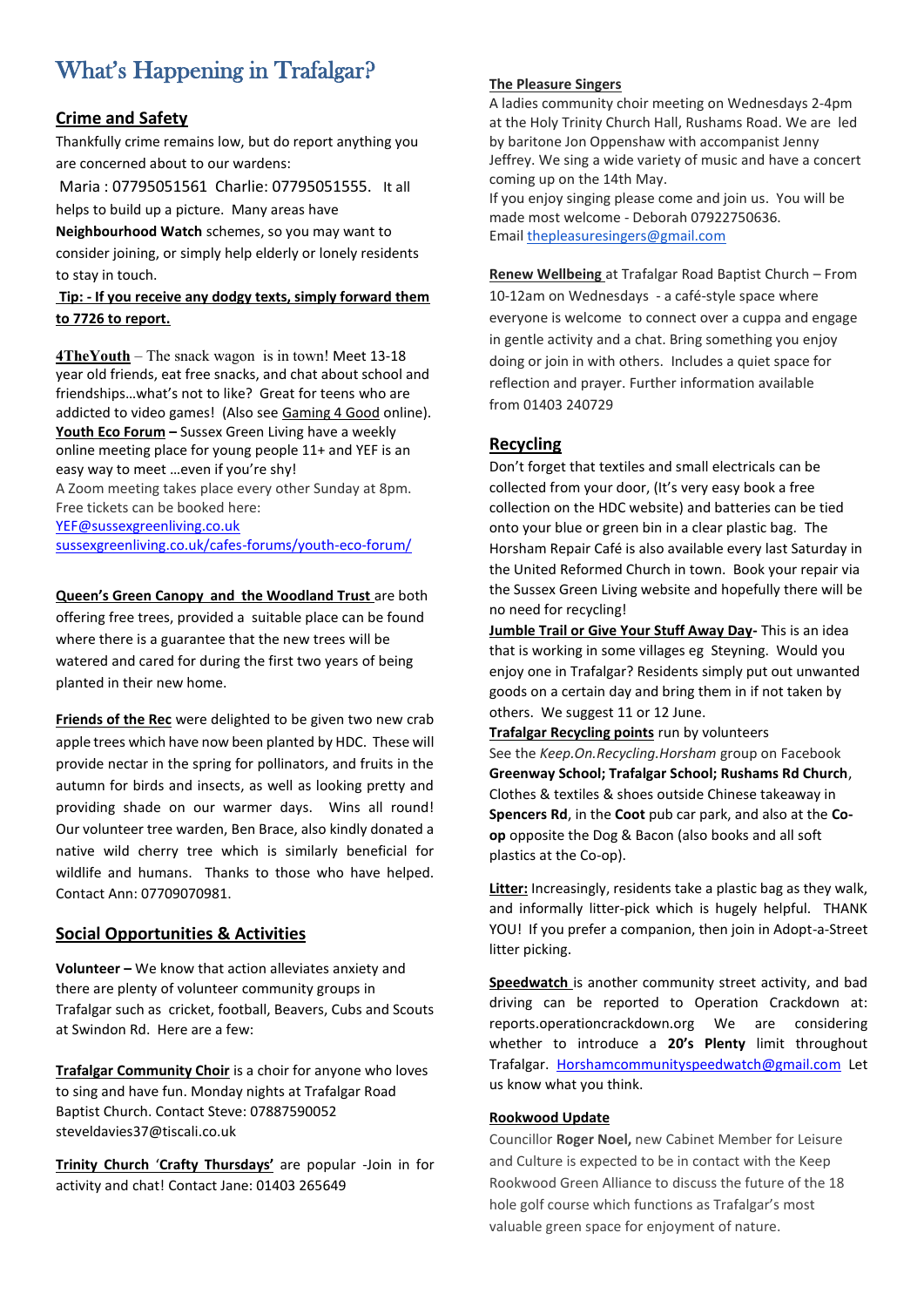#### **CEE Bill**

We asked in our last newsletter for our residents' views on whether or not to lend our support to the **Climate and Ecological Emergency Bill** (CEE Bill.) I'm pleased to report that we have now as a council voted to express support for this bill which was presented to parliament by Sussex MP Caroline Lucas. Its aim can be broadly described as "The UK restores and regenerates the UK's soils, wildlife habitats and species populations to healthy and robust states, maximising their capacity to absorb CO2 and their resistance to climate heating." **Free essential bike maintenance classes from** 

#### **Horsham Blueprint Neighbourhood Plan and Water!**

The Plan (initiated by the three Neighbourhood Councils) to ensure the character of the town is maintained, to improve prosperity and protect green spaces, making Horsham a better place for all ages and abilities, has been agreed by an independent government inspector. However, despite many years of hard work, it still has to be approved by the people and businesses of the Horsham. It is hoped that the referendum dates will be announced soon and it is important that you are registered to vote. For more information visit: www.horshamblueprint.org

#### **JUBILEE CELEBRATIONS**

**Trinity Church Group** are hosting their open day Jubilee Celebration on **Friday June 3rd** 12-4pm: Music , singing, children's making activities, stalls. Free refreshments! Fundraising for local charity Action Medical Research. **Trinity Cricket Club** will be holding a Jubilee Celebration at the Victory Road Rec, on **Friday June 3rd** in the afternoon for members, local residents and their families. **Cootes Farm Community** offers a Family Fun Day at Cootes Green, Merryfield Drive on **Saturday June 11th** from 2pm. Info@cootesfarm.org.uk

### . **Scouts**

#### **Riverside Walk**

HTNC sponsors this lovely annual walk to the tune of £180. This year for the first time, it is organised by the Scouts and passes through Trafalgar on **Saturday May 14th**. Start and finish at the Rugby Club. Free to join in, but register with www.horshamscouts.com

#### **Fundraising Table Top Sale**

 Scouts.mosse@2ndhorsham.org.uk Sunday 8th May, 10am-4pm Swindon Road Scout Hut, RH12 2HF Bag a Bargain! Book a Table!

Our first **Chatty Café** sponsored by Age UK and our local Caterways Londis will take place at Trafalgar Road Baptist Church 10-12 am on lucky Friday 13 May. Come in for a cuppa!

**Struggling?** support@horsham-matters.org.uk 0300 124 0204

# **Horsham's Community Climate Fund**

This June, Trafalgar Neighbourhood Council is working with Horsham's 'Velo Square' Training to deliver free essential bike maintenance classes for local residents. We'll teach simple, easy to learn bike maintenance techniques that give you the confidence to get around Horsham and District by bike. Research shows that the more confident people feel about their bikes the more often they ride. And bike journeys mean fewer car journeys, cleaner air and happier, healthier and safer communities!Find out more and book your place at **www.horsham.bike**

#### **Children's Sunflower Summer Fun**

Plant some seeds and send your photos in to us by 24th August. Ideally include the children, the sunflowers and the height of the plants, with contact details. Sunflowers are great for the birds and the bees and always put a smile on our faces too. We can eat the seeds and even create a smiley if we pick out the seeds carefully!



**Trinity Cricket Club:** Come along and have a chat while supporting the cricket club. Social membership is £30 p.a. horshamtrinitycc.co.uk

**Boldings Brook Conservation Group** volunteers work with HDC, helping to conserve and maintain the Riverside Walk between Warnham Nature Reserve and the Red River. Contact Daphne Mitchell 01403 263640.

**The Horsham District Older Peoples Forum** invites you to meet **Horsham MP Jeremy Quin** who lives here in Trafalgar. HDOPF will be hosting their annual **'MP Question Time'** event on Friday the 25th of November 10.00am- 12pm. The meeting is for residents aged 60+ and is open to everyone who is involved in any way with the challenges and issues faced by older

people.

If you would like to attend, email hdopforum@gmail.com